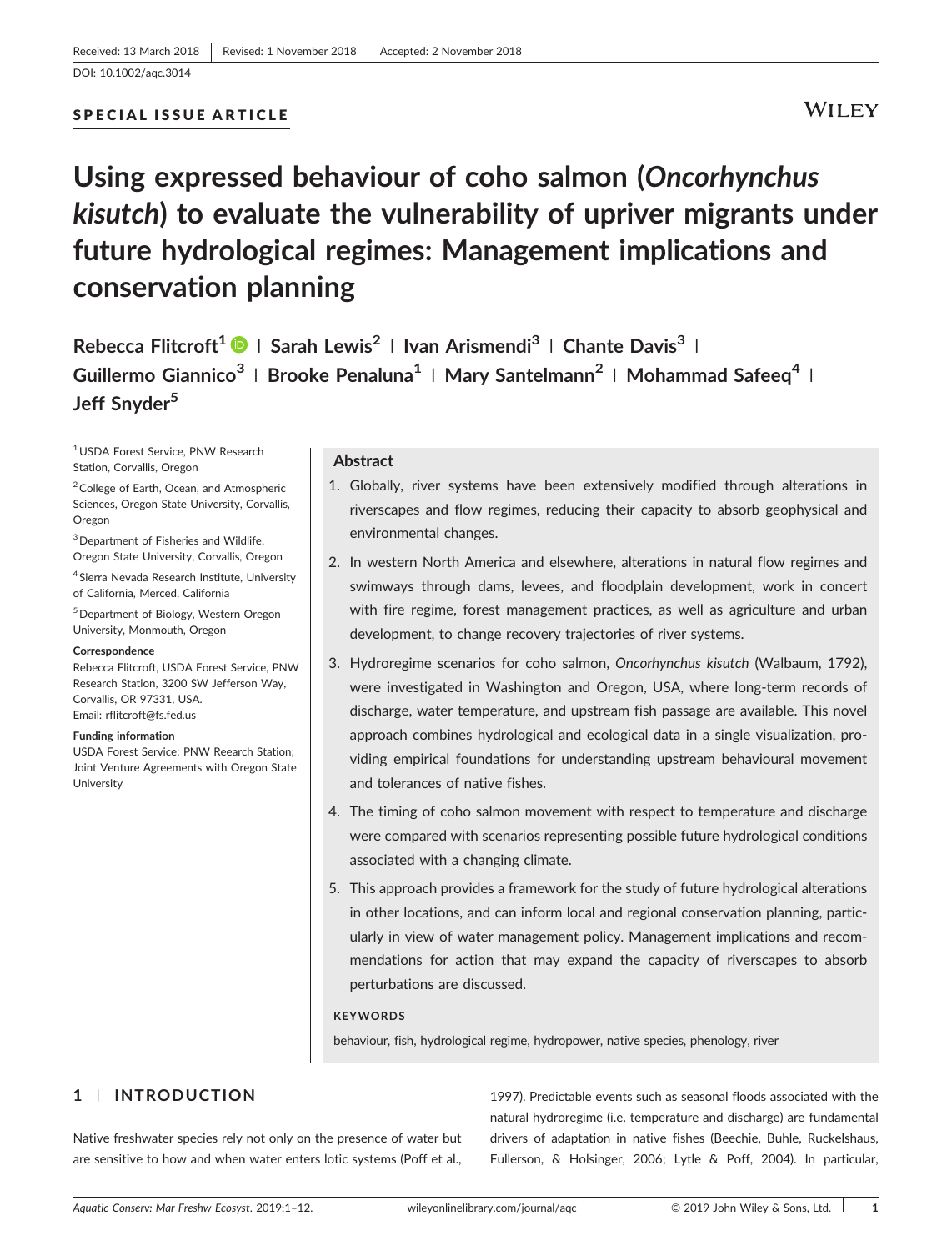phenological events may be linked to predictable patterns of stream temperature and discharge (Flitcroft et al., 2016; Lisi, Schindler, Bentley, & Pess, 2013). Adaptive evolutionary relationships among life history, behaviour, and the hydroregime are relevant in conservation planning for native aquatic species owing to predicted changes both in climate and water management (Reed et al., 2011; Waples, Zabel, Scheuerell, & Sanderson, 2008). Water management, including hydroelectric and irrigation or flood‐control dams, irrigation diversions, or municipal water use can significantly alter seasonal patterns of the hydroregime, thus changing the environmental conditions for the biota (Bunn & Arthington, 2002). A better understanding of the expressed adaptation of native organisms to these altered local conditions can inform science‐driven policy and conservation planning, particularly where the hydroregime is directly regulated for human use (Waples, Beechie, & Pess, 2009; Waples, Pess, & Beechie, 2008). Analyses that enhance understanding of existing behavioural expressions of fish may inform managers about the potential vulnerabilities and resilience of local species in relation to predictable changes in the hydroregime.

Adaptation of native migratory species to the natural flow regime may be reflected in life‐stage cues (Jensen & Johnsen, 1999; Moir, Gibbins, Soulsby, & Webb, 2003; Otero et al., 2014) or in behaviour that allows individuals to exploit seasonally available habitats (Colvin, Giannico, Li, Boyer, & Gerth, 2009). Changes in discharge associated with dams and river regulation have reduced the survival and distributions of native fishes (Galat et al., 1998; Pringle, Freeman, & Freeman, 2000), and long‐term changes in natural hydroregimes brought about by dams and other floodplain alterations also may have evolutionary consequences (Johnson, Kemp, & Thorgaard, 2018; Waples et al., 2009). For several imperilled species of Pacific salmon (*Oncorhynchus* spp.), dams and other barriers in the Columbia River system of North America have resulted in population extirpation in portions of their range (Nehlsen, Williams, & Lichatowich, 1991; Sheer & Steel, 2006; Spence, Lomnicky, Hughes, & Novitzki, 1996).

Records of temperature, discharge, and fish passage collected in river regulation projects in the Pacific Northwest offer an extensive and long-term dataset to explore the expression of phenotypic variability and adaptation to environmental conditions by native fishes in a range of hydrological conditions, catchment sizes, and latitudes. Data analyses may indicate the vulnerabilities of specific life stages, particularly in light of changes in climate that are beyond the limits or boundaries of their phenotypic expression. Here, data analyses from four river systems of the upstream migration of adult coho salmon, *Oncorhynchus kisutch* (Walbaum, 1792), to their spawning grounds address each of the following research objectives.

- 1. Develop relationships between daily patterns of temperature and discharge for multiple river systems in different hydrogeomorphic settings using the same methods.
- 2. Evaluate patterns of upstream adult fish passage (i.e. coho salmon) at these sites at a specific life stage to understand variation of fish behaviour among sites within a similar region.
- 3. Explore whether the expressed physical tolerances of coho salmon, based on their historical behaviour, are compatible with the projections for future climate.

4. Evaluate potential management implications with regards to future conservation decisions in this region.

#### **2** | **METHODS**

#### **2.1** | **Sites**

The four fish-passage facilities considered in this analysis included three in Oregon – Winchester Dam, Willamette Falls, and Bonneville Dam – and one in Washington – Ice Harbor Dam (Figure 1). Long-term (>10 years) daily water temperature and discharge data, as well as upriver fish migration counts, were available for each one of these sites. Although data from other fish‐passage structures in Oregon and Washington, USA, were considered for assessment, only these four sites had both fish‐passage counts and hydrological data.

#### **2.1.1** <sup>|</sup> **Winchester Dam, Oregon**

Winchester Dam (with an upstream drainage area of 3365  $km^2$ ) is located at river kilometre 190 on the North Umpqua River, Oregon, USA (Figure 1). The headwaters of the North Umpqua River above Winchester Dam are located in the High Cascades geological province, whereas the mainstem and tributaries flow through the Western Cascade Mountain Range. The climate is maritime, characterized by cool, rainy winters and warm, dry summers, with more than 75% of the precipitation falling between November and March (Taylor & Hannan, 1999).

Built in 1890, Winchester Dam was modified to its current height of 4.9 m in 1907. Until 1923, the dam contained power‐producing turbines. At present, there is no power production at the site, and the dam is operated as a 'run‐of‐the‐river' facility to provide recreational opportunities in the impounded reservoir. Other hydropower facilities, a lake, and small irrigation diversions occasionally regulate the river upstream. A fish ladder was installed at Winchester Dam to allow passage in 1945.

#### **2.1.2** <sup>|</sup> **Willamette Falls, Oregon**

Willamette Falls (with an upstream drainage area of 25 899 km<sup>2</sup>) is located at river kilometre 42 of the Willamette River (Figure 1). The Willamette River is a tributary of the Columbia River, and joins the Columbia at river kilometre 145. Similar in climatic and geological setting to Winchester Dam, tributaries of the Willamette include both snow‐dominated streams of the High Cascade Mountains and rain‐dominated streams in the Western Cascade and Coast Range Mountains (Tague & Grant, 2004). Upstream of Willamette Falls are several dams that modify river discharge for hydropower generation and flood control. Discharge past Willamette Falls is influenced by extensive water management upstream.

Willamette Falls is a natural waterfall (12 m high and 460 m wide) and was historically a barrier to the upstream migration of coho salmon. The Willamette River at the base of the falls is tidally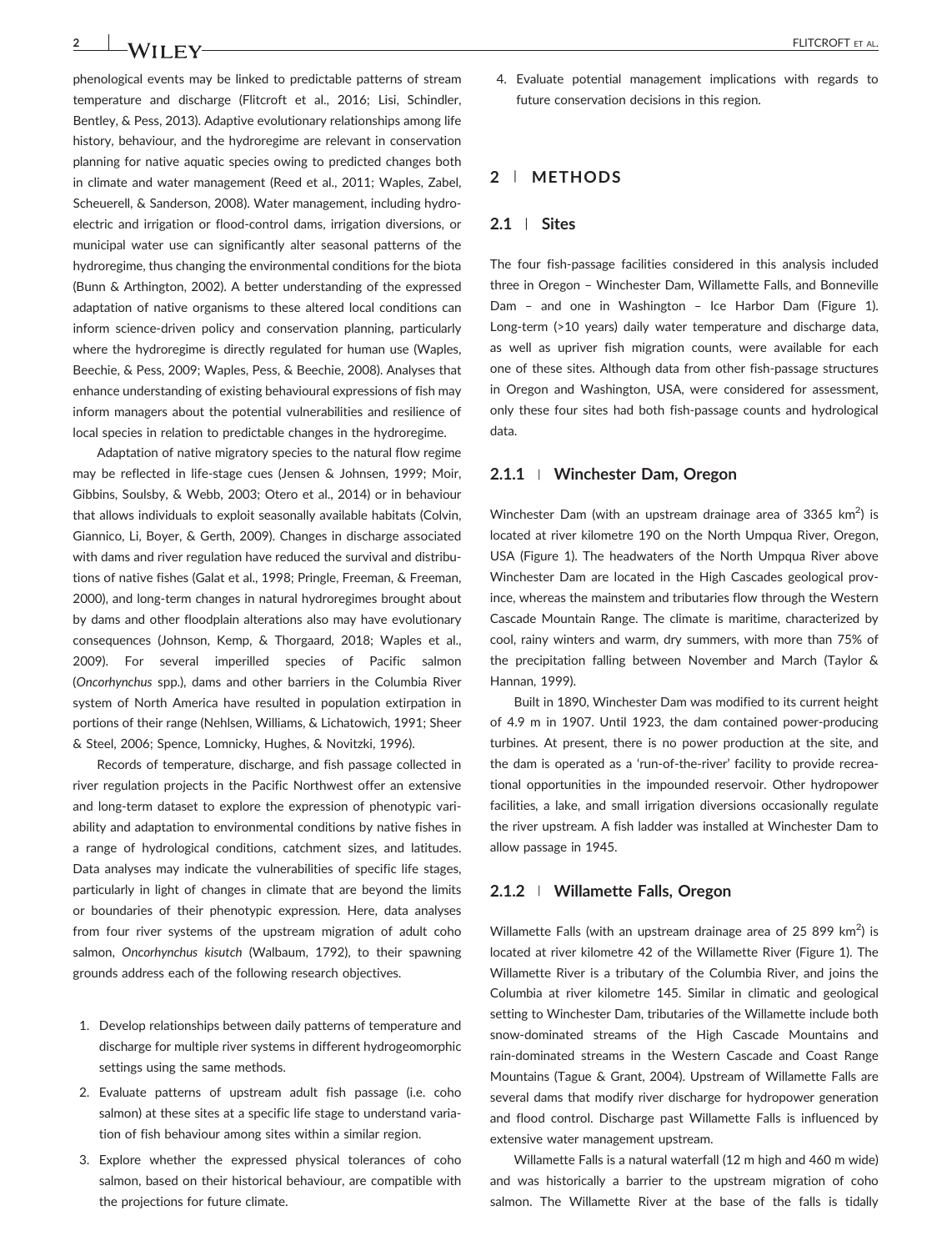

FIGURE 1 Location of study sites (large black dots) and major rivers in Oregon and Washington, USA. Small black dots indicate river regulation projects not included in the analysis

influenced. The first fish ladder installed at Willamette Falls to facilitate fish passage was built in 1913. The stocking of hatchery coho salmon by the Oregon Department of Fish and Wildlife (ODFW) began in the 1950s (Vandernaald pers. comm., 9 February 2018) and ended in the mid 1980s (Smith, Hawkins, & Adams, 2012). Coho salmon counts used in the analysis come from naturally spawning and reproducing populations of hatchery-origin fishes distributed in catchments of the lower Willamette River.

#### **2.1.3** <sup>|</sup> **Bonneville Dam, Oregon**

Bonneville Dam (with an upstream drainage area of 620 000 km<sup>2</sup>) is located at river kilometre 234 on the Columbia River (Figure 1). The Columbia River Basin drains catchments in seven western states in the USA and the province of British Columbia in Canada. The Columbia River bisects the Cascade Mountains, leading to rain‐ dominated tributaries west of the Cascades that are characterized by highly productive rain‐drenched forest ecosystems. To the east, the Columbia Plateau tends to be at a higher elevation, and in the

rain shadow of the Cascades leading to snow‐dominated hydrology in this arid region (Environmental Protection Agency (EPA), 2013; Siler, Roe, & Durran, 2013).

Bonneville Dam is the most downstream of a series of eight large dam and/or lock systems located within the Columbia River Basin. The Columbia River below Bonneville Dam is tidally influenced. Built between 1935 and 1938, Bonneville Dam is a hydroelectric structure, 60 m in height, that impounds a 60‐km‐long upstream reservoir (Lake Bonneville) that reaches to the base of the next upstream dam on the Columbia River (the Dalles Dam). Although fish ladders were part of the original construction of the dam, Bonneville Dam, along with the others on the Columbia and Snake rivers, have adversely affected the movement by migratory fishes. For salmonids, mortality has been documented in the upstream migration of adults and downstream outmigration of juveniles and smolts (Caudill et al., 2007; Mathur, Heisey, Euston, Skalski, & Hays, 1996; Muir, Smith, Williams, & Hockersmith, 2001). Discharge management at the Columbia and Snake river dams has been of limited success in mitigating fish mortality through these structures (Kareiva, Marvier, & McClure, 2000).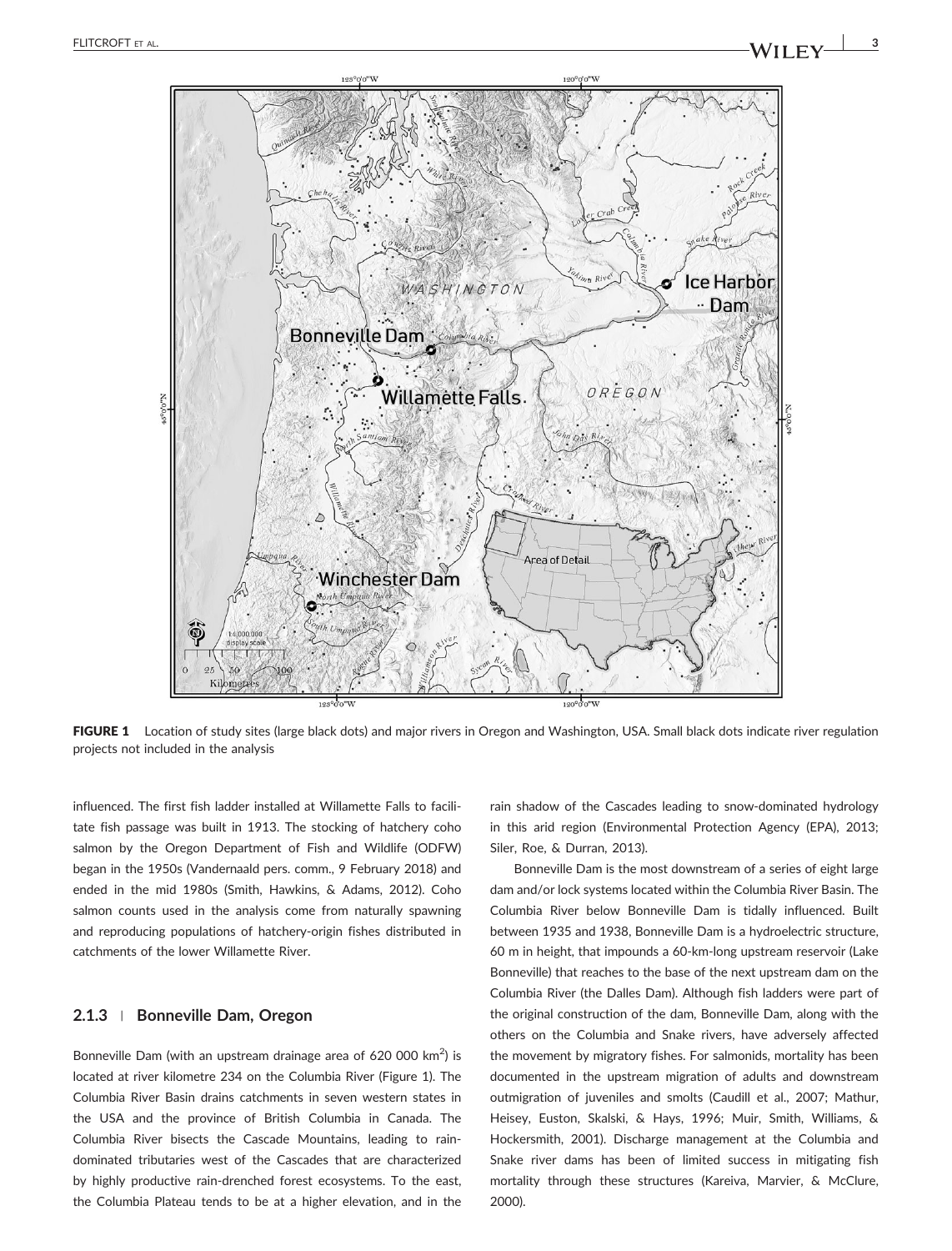#### **2.1.4** <sup>|</sup> **Ice Harbor Dam, Washington**

Ice Harbor Dam (with an upstream drainage area of 281 000  $\text{km}^2$ ) is located at river kilometre 16 on the Snake River, a significant tributary of the Columbia River (Figure 1). The Snake River joins the Columbia at river kilometre 522. The geomorphology is gently sloping, with snow‐dominated hydrology in this xeric intermontane plain (EPA, 2013).

Ice Harbor Dam is the first of four dams located on the Snake River system, but upstream of four dams on the Columbia River. Built between 1955 and 1961, Ice Harbor Dam is a 'run‐of‐the‐river' hydroelectric structure, 30 m in height, that impounds a 51‐km‐long reservoir (Lake Sacajawea) that runs up to the base of the next upstream dam on the Snake River (Lower Monumental Dam). Coho salmon were declared extirpated in the Snake River system in 1985 (Williams et al., 2002), but in 1994 the Nez Perce Tribe began a reintroduction programme for coho salmon in the Clearwater River catchment of the Snake River (Nez Perce Tribe, 2014). Hatchery stocks of coho salmon from the Lower Columbia River were used in this programme.

### **2.2** | **Datasets**

Coho salmon were chosen for this analysis owing to their status under the US Endangered Species Act as an endangered, threatened, or species of concern in portions of their southern distribution in the states of Washington, Oregon, and California (Federal Register, 1996, 1997, 1998). Coho salmon also exhibit narrow migration timing compared with other native fishes (Flitcroft et al., 2016). This imperilled anadromous salmonid is iconic of the region, with strong economic and cultural significance. The life history of coho salmon includes adult spawning in freshwater streams, and juvenile emergence and rearing in fresh water before migrating to the ocean as smolts. In addition, variability in the life history of coho salmon is associated with different behaviours, including the variable use of freshwater and estuary habitat for juvenile rearing (Jones, Cornwell, Bottom, Campbell, & Stein, 2014; Weybright & Giannico, 2016), and straying, where mature adults do not return to natal sites to spawn (Labelle, 1992; Quinn, 1993). Depending on their natal stream location, the freshwater migration may be short in coastal catchments, or longer as fish travel to locations further inland (Groot & Margolis, 2003). These differences in migration distance contribute to variability among catchments in the timing of both the adult return migration and the smolt outmigration. For streams in close proximity, variability in thermal regimes may lead to catchment‐specific run timing and physiological adaptations (Lee et al., 2003).

#### **2.3** | **Coho salmon count data**

Daily fish counts for Winchester Dam from 2001 to 2013 were acquired from the ODFW Roseburg District Office. A video camera installed in a viewing window at the dam recorded the passage of all fishes (except during highly turbid conditions, which occurred rarely in the period of record). Both wild‐spawning and hatchery coho salmon are present in the North Umpqua River. Wild-spawning fishes include individuals with parents that were wild and hatchery fish that spawned in the wild. Coho salmon were part of a hatchery programme administered by the ODFW above Winchester Dam on the North Umpqua River. Hatchery fish (i.e. fish with fin or maxillary clips) were excluded from the dataset of the population of coho salmon that passed Winchester Dam, and that was used in this analysis.

Daily fish‐count data for Willamette Falls from 2005 to 2017 were obtained from ODFW ([http://www.dfw.state.or.us/fish/fish\\_](https://exmail.oregonstate.edu/owa/redir.aspx?C=KIJZ8rwxzJCchfLRbAlJL5lTIOjO-FDstPwQgjEgpxfa_v_k8WzVCA..&URL=http%3a%2f%2fwww.dfw.state.or.us%2ffish%2ffish_counts%2fwillamette%2520falls.asp) [counts/willamette%20falls.asp](https://exmail.oregonstate.edu/owa/redir.aspx?C=KIJZ8rwxzJCchfLRbAlJL5lTIOjO-FDstPwQgjEgpxfa_v_k8WzVCA..&URL=http%3a%2f%2fwww.dfw.state.or.us%2ffish%2ffish_counts%2fwillamette%2520falls.asp)), which implemented a hatchery‐ stocking programme for coho salmon upstream of Willamette Falls from 1954 until the mid‐1980s (Smith et al., 2012; Williams, 1983). Coho salmon are not native above Willamette Falls; therefore, fish counted in this analysis include naturally spawning coho salmon descended from fish stocks of hatchery origin.

Daily fish counts at Ice Harbor Dam (2001–2016) and Bonneville Dam (2001–2012) were acquired from the Fish Passage Center, which documents fish movement at many dams that are part of the Columbia and Snake rivers [\(http://www.fpc.org/web/apps/adultsalmon/Q\\_](http://www.fpc.org/web/apps/adultsalmon/Q_adultcounts_dataquery.php) adultcounts dataquery.php). Both hatchery and wild-spawning fish are included in the fish counts at these sites. Unlike Winchester Dam, data indicating the presence of hatchery markings, to distinguish between fishes of hatchery origin and naturally spawning fishes, were not available for dams in the Columbia River system. Coho salmon recorded at Ice Harbor Dam also passed Bonneville Dam on their upstream migration along the Columbia River and into the Snake River. Coho salmon were historically distributed in the Snake River, but their native populations were extirpated in 1985 with the construction of the Snake River dams. Coho salmon were re‐introduced into the Snake River system from hatchery stocks, beginning in 1994; therefore, all fish counted at Ice Harbor Dam are either of hatchery origin or are naturally spawning descendants of hatcheryorigin individuals.

#### **2.4** | **Water temperature**

The daily mean water temperature was calculated at Winchester Dam from the temperature recorded by ODFW when an individual fish swam past the fish-viewing window, or every 6 h. The daily mean water temperature for Willamette Falls was acquired from the ODFW (scaled for the number of temperature observations in a given day). Daily mean water temperatures for Bonneville Dam and Ice Harbor were recorded by the Army Corp of Engineers (ACE) ([http://www.](http://www.nwd-wc.usace.army.mil/dd/common/dataquery/www/) nwd‐[wc.usace.army.mil/dd/common/dataquery/www/](http://www.nwd-wc.usace.army.mil/dd/common/dataquery/www/)).

Computer modelling efforts investigating the effects of climate change on summer water temperature (i.e. August) in the region of this assessment show overall warming (Isaak et al., 2017); however, specific predictions of climate‐change effects on local stream temperature at daily, weekly, or monthly intervals are not currently available. Therefore, the potential upriver migration of fish at each site was explored with respect to important ranges of thermal conditions rather than a set of specific modelled outcomes. Adult migration of coho salmon occurs between 7.2 and 15.6°C, with decreases in the quality and deterioration of eggs recorded at temperatures greater than 20°C (Richter & Kolmes, 2005). Lethal thermal limits for adult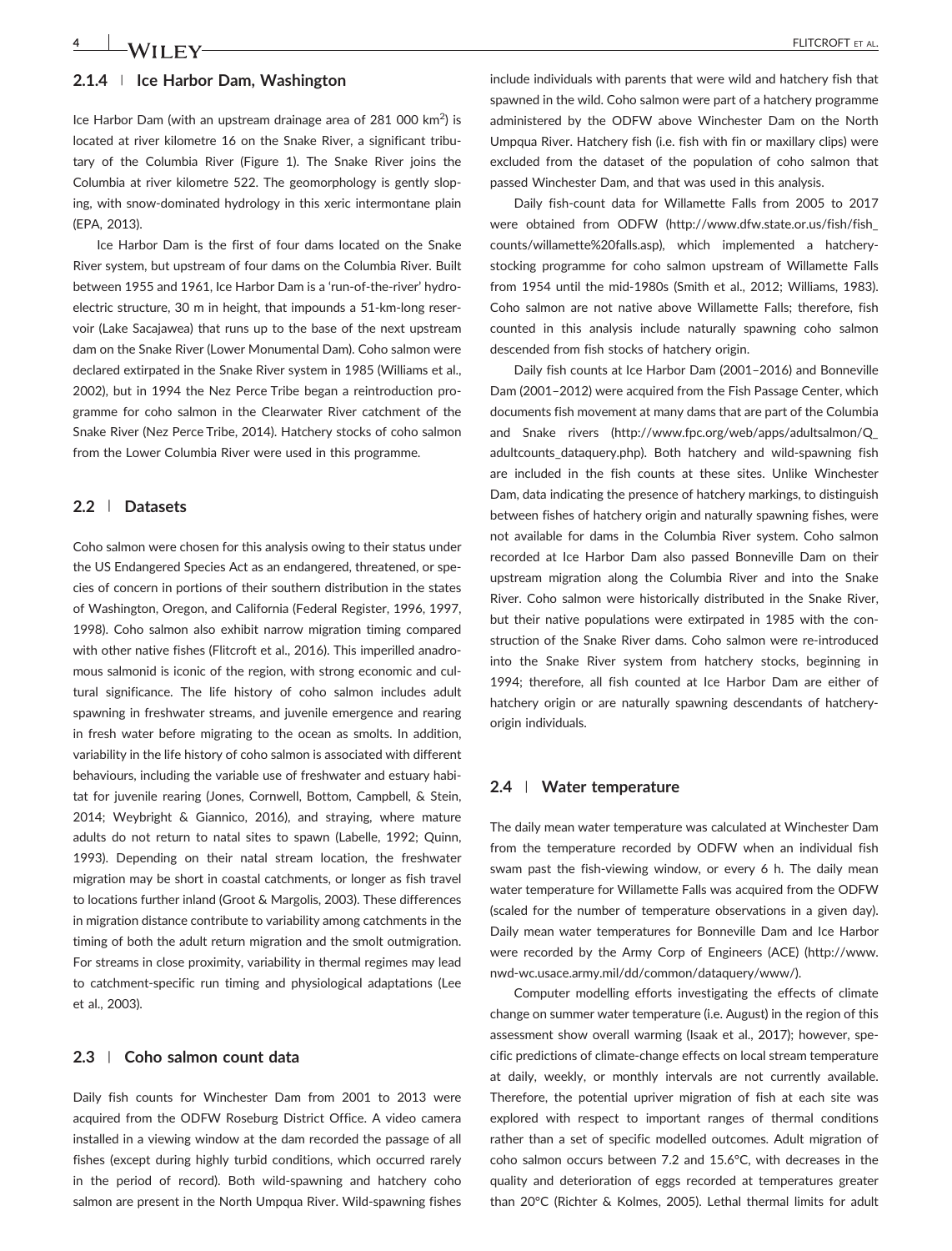coho salmon in the Columbia River range between 21 and 23°C (Richter & Kolmes, 2005). For all salmonids, the lethal limit is often cited as 26°C (Richter & Kolmes, 2005). A conservative interpretation of the potential effects of thermal conditions on migrating coho salmon focuses on the threshold of 26°C.

#### **2.5** | **Discharge**

Historical daily average discharges were obtained from the United States Geological Survey for the North Umpqua River at Winchester (no. 14319500) and the Willamette River at Newberg (no. 14197900) ([https://waterdata.usgs.gov/nwis/dvstat/?referred\\_](https://waterdata.usgs.gov/nwis/dvstat/?referred_module=sw) [module=sw\)](https://waterdata.usgs.gov/nwis/dvstat/?referred_module=sw). Average discharges for the Columbia River at Bonneville Dam and the Snake River at Ice Harbor were acquired from the Army Corps of Engineers (http://www.nwd‐[wc.usace.army.mil/dd/com](http://www.nwd-wc.usace.army.mil/dd/common/dataquery/www/)[mon/dataquery/www/](http://www.nwd-wc.usace.army.mil/dd/common/dataquery/www/)).

Discharge projections for the end of the  $21<sup>st</sup>$  century (2080) for the North Umpqua River at Winchester Dam, Willamette River above the falls, Lower Snake River at Ice Harbor Dam, and Columbia River at Bonneville Dam came from the work of Hamlet et al. (2013). Climate‐ change scenarios were developed with outputs from 20 global climate models (GCMs) run with the A1B and B1 greenhouse gas emissions scenarios described under the Fourth Intergovernmental Panel on Climate Change (IPCC) Assessment Report (IPCC, 2007). Discharge projections were generated using the Variable Infiltration Capacity (VIC) model (Liang, Lettenmaier, Wood, & Burges, 1994), implemented at 1/16‐degree latitude–longitude resolution and forced with downscaled climate projections using delta, bias correction, and statistical downscaling (BCSD), and hybrid delta methods (Hamlet, Salathe, & Carrasco, 2010; Hamlet et al., 2013). Ensemble mean stream‐flow projections were used under A1B greenhouse gas emissions scenarios simulated by the five best GCMs identified based on combined bias and North Pacific variability metrics and downscaled using the hybrid delta method (Hamlet, Salathe, & Carrasco, 2010). As described by Hamlet et al. (2010), hybrid delta downscaling is a relatively new technique that combines some of the best features of the traditional delta method and BCSD approaches, while avoiding many of the limitations. The performance of the VIC model in simulating the historical discharge in terms of Nash–Sutcliffe efficiency ranged from 0.68 for the North Umpqua River to 0.91 for the Willamette River. Simulated discharge data were further bias-corrected using the quantile mapping technique (Gudmundsson, Bremnes, Haugen, & Engen‐Skaugen, 2012).

#### **2.6** | **Visualizations**

Seasonal variations in temperature and discharge combined with measures of fish use at a given location can be displayed as an ichthyograph (Flitcroft et al., 2016). An ichthyograph plots daily temperature and discharge on the *x* and *y* axes, and overlays daily fish abundance or percentile. When daily temperature and discharge over several years are displayed graphically, a repeating seasonal pattern becomes visible. This type of graph allows the easy visualization of long-term variability in both temperature and discharge simultaneously over lengths of time that correspond to the biological data

that are being evaluated. Here, the ichthyograph is used to explore the implications of changes in hydrological conditions resulting from management or climate change on the timing of the upstream river migration of coho salmon. To control for differences in population size over time, percentiles of the run at each location were used. Percentiles were calculated based on the drought year from 1 April to 31 March, which is consistent with the timing of cohorts of coho salmon (Groot & Margolis, 2003). Percentiles were grouped into three categories for display (onset of run with percentiles 1–5; main portion of the run with percentiles >5–95; end of the run with percentiles >95–100).

A visual index of change in discharge was developed to explore changes in future stream‐flow conditions that coincide with fish use of the river system. The percentage change was calculated as an absolute mean monthly discharge between the historically simulated and 2080 projected discharge over the VIC period of record. Changes of ±10% of historical conditions are considered 'no change' as they fall well within the measurement and methodological error of the discharge estimates. Quartile breaks create four categories of potential magnitude of change for likely increases and decreases (minimal, ±10–25%; mild, ±25–50%; moderate, ±50–75%; major, ±75–100%).

#### **3** | **RESULTS**

Seasonal variability in temperature and discharge created site‐specific cyclical patterns (Figure 2a). Peak discharge occurred between November and February at Willamette Falls and Winchester Dam, between April and June at Ice Harbor, and in May and June at Bonneville Dam. The highest water temperature conditions occurred in July and August across all sites (Figure 2a). A higher variability in spring discharge was observed at Ice Harbor Dam (May) compared with all other sites.

The upstream migration of coho salmon took place in late summer/early autumn at Ice Harbor Dam (in September and October), with discharges of 2.4-3.1 log  $m^3$  s<sup>-1</sup> and with temperatures of 13–21°C (Figure 2b). The passage of coho salmon at Bonneville Dam also occurred in summer, but over a longer period than at Ice Harbor Dam (July–September). Fish passage at Bonneville Dam occurred across the range of discharges present in the system: 3.3– 4.2 log m<sup>3</sup> s<sup>-1</sup> (Figure 2b). Thermal conditions for fish passage at Bonneville Dam ranged from 12 to 24°C (Figure 2b). At Willamette Falls, coho salmon migrated over the dam in late summer/early autumn (September–November), but in this system coho salmon were present at the lowest discharge levels observed (2.2-3.1 log  $m^3 s^{-1}$ ), and with temperature conditions that ranged from 9 to 22°C. At Winchester Dam, coho salmon migrated upstream beginning in August and continuing until December (Figure 2b); consequently, they encountered the broadest range of thermal conditions, from 1 to 18°C. Stream discharge at Winchester Dam during the upstream migration period ranged from 1.3 to 2.8 log  $m^3 s^{-1}$  (Figure 2b). Much of the migration of fish at Ice Harbor, Bonneville Dam, Willamette Falls, and the early returning (percentiles 1–5) fish at Winchester Dam occurred in warmer waters than is considered the preferred temperature for migration and spawning (7.2–15.6°C; Richter & Kolmes,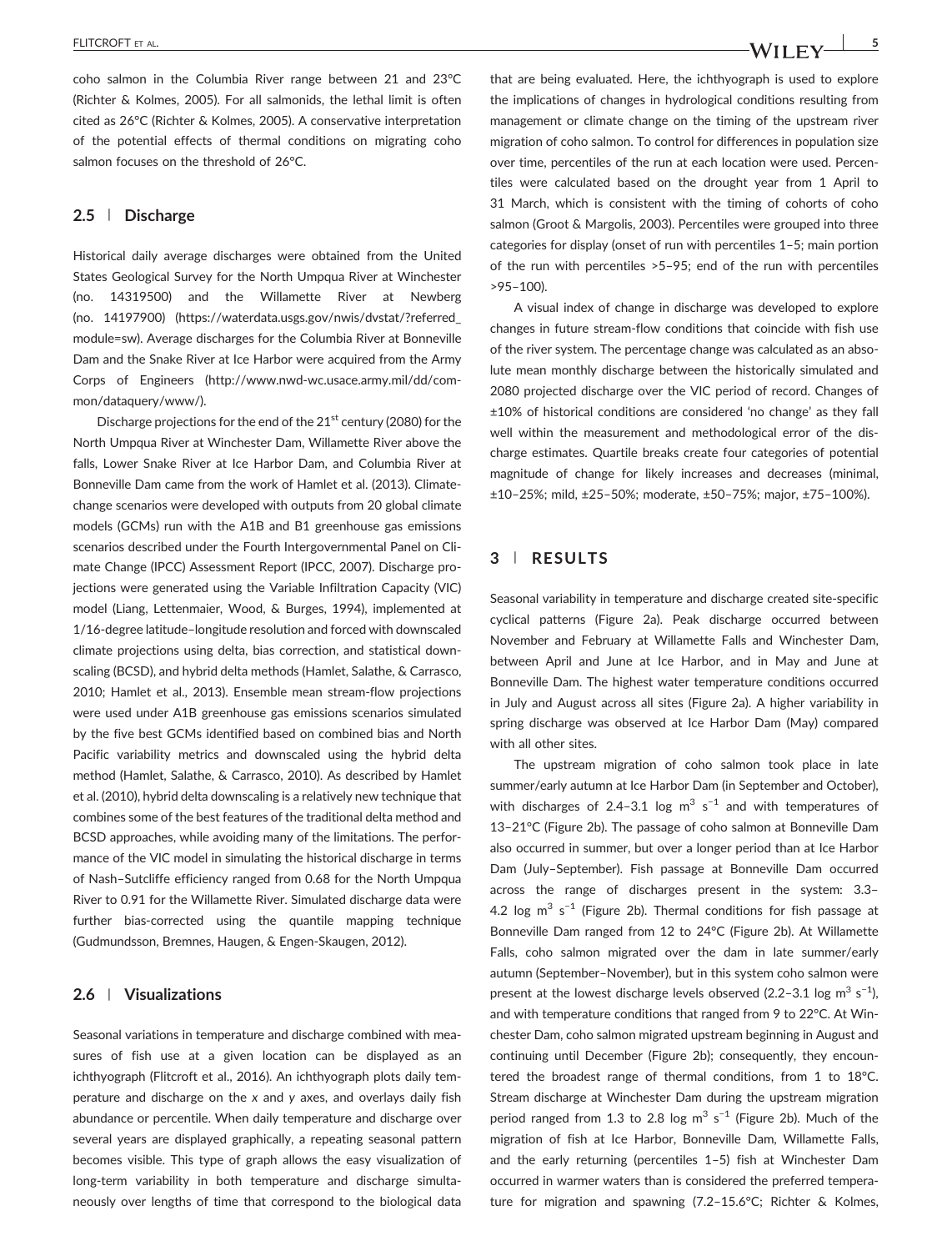

FIGURE 2 Hydrological conditions and upriver migration at Winchester Dam, Willamette Falls, Bonneville Dam, and Ice Harbor Dam. Interpretive labels provided for Bonneville Dam panels. (a) Patterns of historical discharge and river temperature follow a seasonal cycle, with the warmest temperatures and lowest discharges recorded in the summer. Later months plot sequentially in front of the previous month. To determine the timing (e.g. month) of events represented in (b) and (c), refer back to panel (a). (b) Upriver coho salmon migration overlaid on hydrological conditions showing percentiles 1–5 of the run (orange), the main run (black), and percentiles 95–99 of the run (blue). Direction of run indicated by white arrow. (c) Projected changes in hydrological conditions with respect to historical upriver migration (black dotted line). Discharge increases are characterized by cooler colours of increasing intensity; discharge decreases are characterized by warmer colours of increasing intensity. Decreases in summer discharge may contribute to increases in river temperature. The thermal lethal limit of 26°C is indicated by the transparent red line

 $10$ 

15

River temperature (°C)

20

25

30 0

2005); however, in all four study sites, coho salmon migrated with water temperature conditions below the lethal limits (26°C; Richter & Kolmes, 2005).

 $10$ 

 $15$ 

 $20$ 

25

5

 $3.5$ 

 $3.0$ 

 $2.5$ 

 $20$  $1.5$  $1.0$  $4.0$ 

 $3.5$ 

 $3.0$  $2.5$ 

 $2.0$  $4.5$ 

4.0

 $3.5$ 

 $30$  $3.5$ 

 $3.0$ 

 $2.5$ 

 $20$ 

 $\Omega$ 

Stream flow (log m<sup>3</sup>s<sup>-1</sup>)

Generally, climate projections included increases in winter discharge and reductions in summer discharge owing to changes in the allocation of rain or snow precipitation discharge (Figure 3). Winter discharge is predicted to be higher than historical discharge and most pronounced at Ice Harbor and Bonneville Dams (Figures 2c, 3). Summer flow conditions lower than the historical discharge were predicted at all locations (Figure 2c, 3), with the largest decreases occurring at Willamette Falls. Predicted winter discharge at Willamette Falls and Winchester Dam did not vary greatly from historical patterns (Figures 2c, 3).

The timing of predicted changes in discharge occurred during periods of the year when the majority (percentiles 5–95) of the coho salmon spawning runs were passing at two of the four study sites (Figure 2b, 2c). At Bonneville Dam and Willamette Falls, future changes to the discharge are projected to coincide with some portion of the coho salmon upriver migration. By contrast, the timing of the upstream passage of coho salmon at Ice Harbor occurred in September and October, when no change in stream flow was anticipated; however, there are predicted changes in discharge for the months immediately before and after this window of time. At Winchester Dam, river discharge was predicted to decrease before the onset of fish migration, but no changes were forecast for the months after migration occurred.

 $10$ 

 $15$ 

20

 $25$ 

# **4** | **DISCUSSION**

30 0

The approach implemented here provides a framework to target management actions (e.g. dam operations and habitat restoration) to

<u>es</u>

 $30$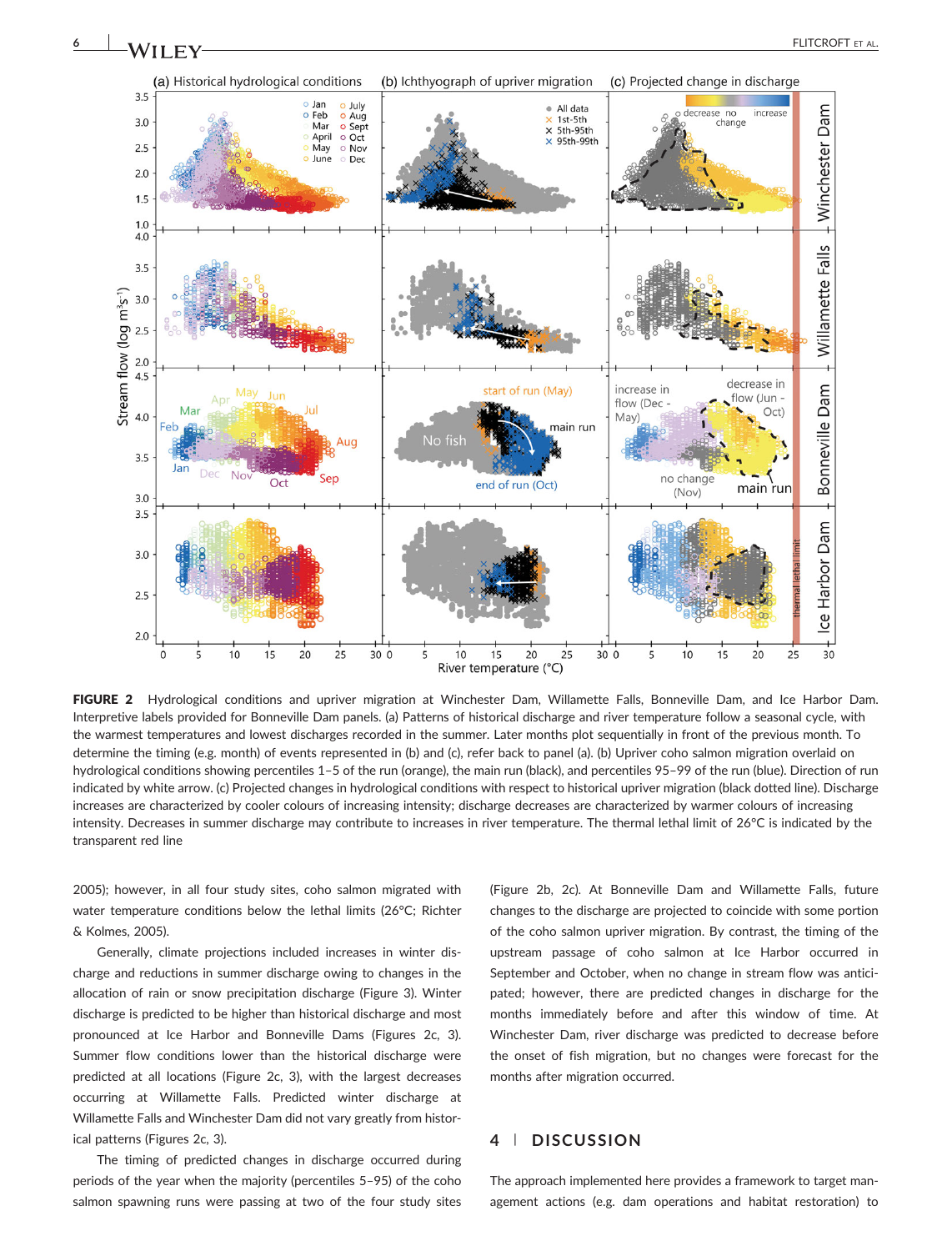

FIGURE 3 Modelled change in discharge by 2080 as a fraction of historical stream flow (from Hamlet et al., 2010, 2013). Categories for increases (positive values) and decreases (negative values) are: no change (0–0.10); minimal (0.10–0.25); mild (0.25–0.50); moderate (0.50–0.75); major (0.75–1.0). Horizontal bars display historical run timing for percentiles 5–95 over the period of record for each site

compensate for specific, seasonal vulnerabilities that may directly affect the life stages of fish populations at a local scale ultimately affecting river connectivity and swimways for migratory fishes. The array of study sites covers a range of different geographies and operational objectives, demonstrating the utility of this approach in diverse settings. Across the range of the study sites, some patterns in temperature and discharge for present and future climate were synchronous, whereas others were divergent, capturing a diverse set of hydrological conditions for which coho salmon are adapted at a regional scale.

#### **4.1** | **Site‐specific patterns of coho salmon migration**

At Winchester Dam, the largest portion of the migrating fish run faces a broad range of stream discharge and temperature conditions. At this site, early-returning coho salmon are associated with a narrower range of discharge variability and warmer conditions when compared with the main body of the run. By contrast, the late portion of the run experiences a broad range of discharge and colder waters. Early migrants of late summer/early autumn may be the most vulnerable to the projected decreases in discharge (Figure 3) and associated increases in water temperatures (Isaak et al., 2017; Kormos, Luce, Wenger, & Berghuijs, 2016) anticipated with climate change. However, the implication of the forecasted conditions indicates no shift in Coho Salmon upriver migration timing for the majority of the run (5th ‐ 95th percentile) at Winchester Dam. Early‐returning fish may return later in the year to align better with water availability and cooling temperatures.

Coho salmon migrating past Willamette Falls are closer to the spawning grounds than fishes migrating past any of the other study locations (Figure 1). Although Willamette Falls has a similar seasonal hydrological pattern to Winchester Dam, fish migration occurs earlier, and for a shorter period of time. The short duration of migration may reflect the small relative size of the spawning population and its hatchery origin, compared with North Umpqua River fishes. Hatchery fishes may exhibit a narrower return timing compared with their wild counterparts (Quinn, Peterson, Gallucci, Hershberger, & Brannon, 2002). Changes in stream discharge are projected to occur during the summer (July–September) at Willamette Falls: should the water temperature increase as a result, it is anticipated that the combined effect of both factors will exacerbate the physiological stress for migrating coho salmon, particularly at the beginning of the run. Although lethal thermal conditions are not anticipated (>26°C), sublethal temperatures can affect physiology, resulting in increased mortality from disease (Richter & Kolmes, 2005; Udey, Fryer, & Pilcher, 1975). Whereas only the early‐ returning fishes at Willamette Falls may be affected, the already short migration timing of this hatchery‐derived population may give it less resilience than the wild populations to survive this change.

Coho salmon migrate past Bonneville Dam in the summer, and for the longest period, compared with runs at the other sites. The longer migratory time window is probably the result of the mixed stock composition observed at this site, which includes both short- and longdistance migrating fish from the different spawning populations that are distributed throughout the large drainage basin of the Columbia River. Many of the early‐ and late‐returning fish have extensive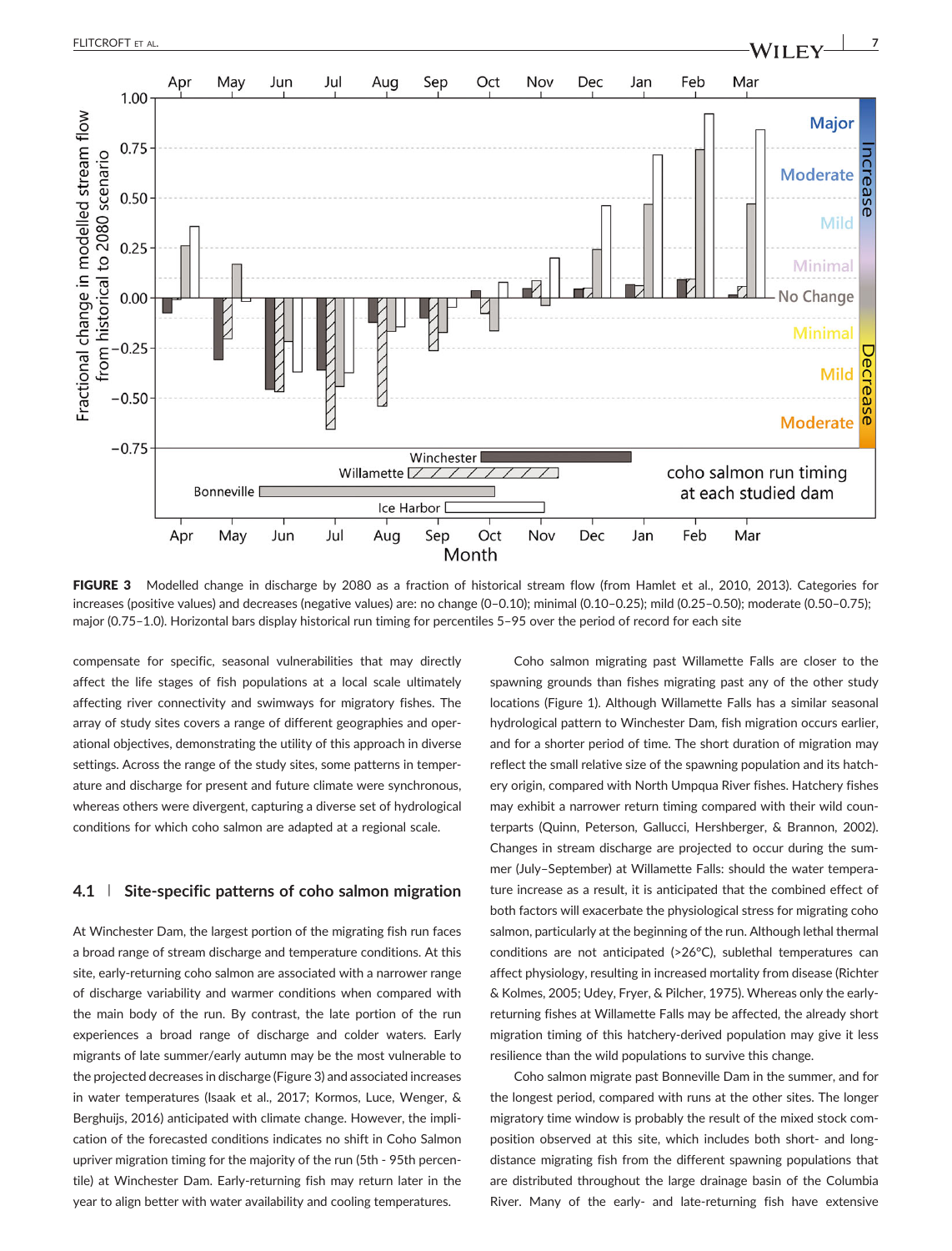overlap with the main body of the migration with respect to the ranges of water temperature and discharge that they experience. Migration occurs during the warmest months of the year, where future thermal conditions may exceed lethal limits and discharge is anticipated to be lower. Rather than simply influencing the ends of the distribution, as was observed with coho salmon at Winchester Dam and Willamette Falls, the reduced discharge and increased water temperature predicted at Bonneville Dam may adversely affect the survival of coho salmon throughout the run, both by reaching the thermal limits and by the increased susceptibility to the sublethal effects of high temperature (e.g. disease resilience). Diverse stocks with varied migration distances at this location indicates that populations throughout the

Columbia River Basin may be adversely affected by future climate change. Moreover, an adjustment by the fishes to a delayed start or early end of the migration does not seem likely because anticipated climatic effects will occur during the main portion of the spawning run. Similar to Bonneville Dam, coho salmon migrate past Ice Harbor

during some of the continuously warmest thermal conditions of the year (in September and October), but after the peak summer temperatures. During the short period of upriver migration, early‐returning fish experience slightly warmer conditions and late-returning individuals experience slightly cooler waters than the main body of the run. Increases in temperature during the migration may not exceed lethal limits for coho salmon, and no change or minimal change in discharge is predicted. Unlike the other sites, where discharges in autumn are consistently the lowest of the year, discharges at Ice Harbor from September to November are within the variability of spring and summer discharge, which is probably the result of water management operations. As this location is upstream of Bonneville Dam, however, changes in the timing of migration to compensate for higher temperatures and lower discharge conditions in the Columbia River may also alter the timing of the run for fishes that proceed upstream to Ice Harbor on the Snake River. Thus, climatic effects may not be directly anticipated at Ice Harbor, but may still occur here as the population of coho salmon must adjust to hydrological conditions throughout their entire migration pathway.

# **4.2** | **Implications of climate change on Coho Salmon populations**

Vulnerability to climate change would be expected to vary both with life stage and with species (i.e. Crozier et al., 2008; Goode et al., 2013; Reed et al., 2011; Ward, Anderson, Beechie, Pess, & Ford, 2015). The Oregon climate and much of the Pacific Northwest has been projected to warm on average by 1–4°C by the 2050s and by 2–6°C by the 2080s, depending on future greenhouse gas emissions (Bhatt, 2018; Dalton, Dello, Hawkins, Mote, & Rupp, 2017). The long‐term impact, direct and indirect, of this climate warming on water temperature remains largely uncertain (Arismendi, Johnson, Dunham, Haggerty, & Hockman‐Wert, 2012). Recent modelling efforts investigating the impacts of climate change on summer water temperature (i.e. August) in the region of this study show overall warming (Isaak et al., 2017); however, specific predictions of climate‐change effects on local stream temperature at daily, weekly, or monthly intervals are not available at present. Streams with more riparian vegetation and groundwater influences had stream temperatures that were cooling, in spite of generally increasing water temperatures (Arismendi et al., 2012). In many areas of the Pacific Northwest, comparison of recent conditions with historical trends have shown lower summer baseflow and greater variability in winter discharge, which is consistent with warming climates and a loss of snowpack (Safeeq, Grant, Lewis, & Tague, 2013). Likewise, the synchrony of maximum water temperature and minimum discharge have increased over the past decades (Arismendi, Safeeq, Johnson, Dunham, & Haggerty, 2013).

Ichthyographs for the four study sites displayed varied patterns with respect to the timing of upriver migration by coho salmon. Given the different hydrological regimes, different river network sizes and shapes, and different distances from the ocean of each one of the study sites, it is to be expected that the different runs will encounter dissimilar relationships between water temperature and discharge. In a modelled analysis, Fullerton et al. (2017) found that a complicated network topology with heterogeneous thermal conditions resulted in faster growth and earlier smolting under future climate change than simpler river networks with less varied thermal conditions for Chinook salmon, *Oncorhynchus tshawytscha* (Walbaum, 1792). Results from the present study are site specific, and point to different times within a year and locations in a river where site‐specific river management may provide a conservation benefit for coho salmon. The methods used also provide a framework to explore management approaches for conservation planning of other freshwater biota with respect to specific life stages or changing biological needs throughout the course of the year.

A critical component of climate predictions is water temperature. Predictions of thermal effects throughout the year in response to changes in air temperature have not been extensively developed because of uncertainty (Arismendi, Safeeq, Dunham, & Johnson, 2014). Instead, focus is often placed on high summer temperature conditions (Isaak et al., 2017) because they are expected to create potentially lethal thermal stress for native cold‐water fishes such as coho salmon. An evaluation of the timing of stream‐flow changes at the four study sites indicates that fish migration at Bonneville Dam and Ice Harbor may be adversely affected by increases in summer temperature. Fish migrating past Bonneville Dam, in particular, may be the most vulnerable to thermal stress as temperature conditions in excess of 26°C may occur at this location. Coho salmon at other locations may also experience decreased mobility caused by thermal stress during their historical migration periods. Further exploration of the combined effects of changes in temperature and discharge throughout the year will enhance our understanding of the potential impacts of climate change on migrating coho salmon.

# **4.3** | **How science can be applied to conservation in practice**

The direct management of instream water withdrawals or dam operations have immediate and direct effects on discharge and temperature. Moreover, increased intensity and size of disturbances from wildfire or vegetation management in upslope areas may indirectly affect summer thermal conditions, even in large, floodplain‐dominated rivers (Jaeger, Plantinga, Langpap, Bigelow, & Moore, 2017). For example, the Willamette Water 2100 project modelled potential patterns of water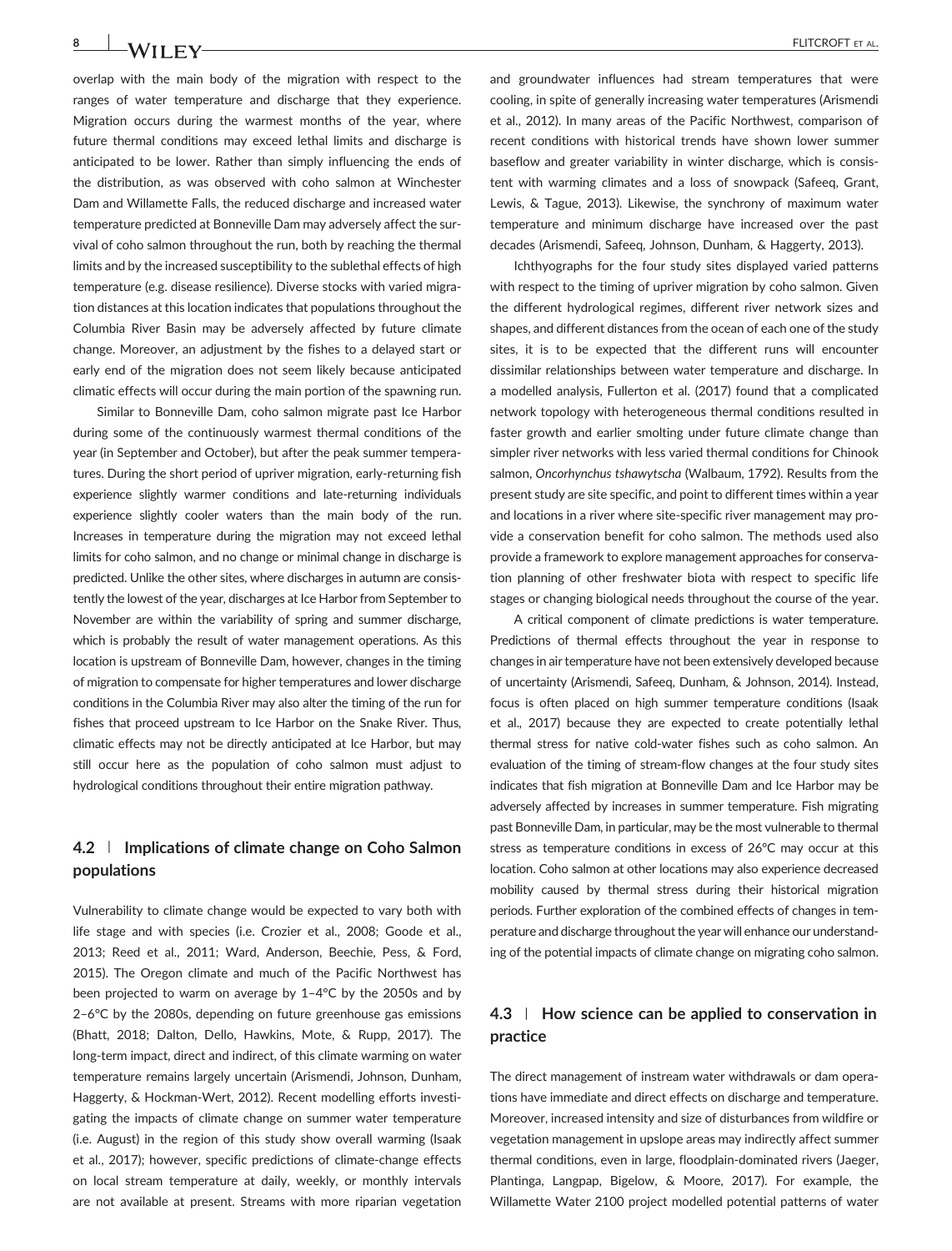scarcity in the Willamette River Basin under future conditions of climate change, human population growth, and income growth. Their model results indicate that although the basin as a whole may see relatively small changes in water scarcity, some sub‐basins may experience a significant loss of water storage in the form of reduced snowpack, groundwater, or reservoir storage (Jaeger, Plantinga, et al., 2017). These conditions will increase the physiological stress on trees in high‐elevation forests, and might increase wildfire frequency and intensity by as much as three‐ to nine‐fold, depending on the climate scenario. In addition, models of vegetation response to changing climate in the Willamette Valley, Oregon (Turner et al., 2016) led to the hypothesis that by the end of the century, shifts in vegetation composition and ecophysiology, combined with an increased incidence of fire, will result in reduced leaf area and tendency towards greater run‐ off, especially in early spring. These reductions in stream flow at critical times of the year may limit the availability of aquatic habitat, exacerbate stream warming, and even alter water yield and timing in much larger basins. Dam management on major rivers may provide the most important mechanism to mitigate impacts of climate change on stream temperature and hydrological regimes in the coming century. However, reservoir management will also be influenced by requirements for flood management, and public and political pressures to accommodate the competing needs for water downstream (Jaeger et al., 2017).

A complementary and comprehensive assessment of the potential survival risks for any aquatic species would include analyses of all life stages with predicted future climate or changes in management that alter the hydrological regime. Whereas coho salmon tend to have a narrower timing of upstream migration than other Pacific salmon (Flitcroft et al., 2016), the vulnerability for this species may not translate into similar vulnerabilities for other species with spawning migrations that occur at different times and express different behaviours. For example, migrating Chinook salmon are known to seek thermal refugia in microhabitats (Berman & Quinn, 1991; Torgersen, Price, Li, & Mcintosh, 1999), thereby surviving in rivers above lethal thermal limits.

The loss of genetic diversity, as a result of selection pressures associated with human modifications to discharge regimes, may be particularly problematic in the future as the climate changes for all species of Pacific salmon. Throughout the world, overexploited freshwater species in modified environments may have already lost either their ability to express life‐history variability (Humphries & Winemiller, 2009) or their genetic variability itself (Gustafson et al., 2007; Schindler et al., 2010). In the Pacific Northwest, climate change is predicted to modify temperature and discharge regimes in regulated and unregulated river systems (Elsner et al., 2010; Stewart, Cayan, & Dettinger, 2004), which will adversely affect salmonids that have evolved in snow-dominated river basins (Mantua, Tohver, & Hamlet, 2010). For Pacific salmon, the persistence of species may depend primarily on existing genetic diversity, phenotypic plasticity, and life‐history diversity (Waples, Pess, & Beechie, 2008), although new genetic adaptation (microevolution) may occur at an increased rate (Hendry, Farrugia, & Kinnison, 2008). The use of ichthyographs allows the empirical evaluation of current behavioural variability and the assessment of population‐scale vulnerability to climate change. Such assessments of existing behavioural variability with respect to local temperature and discharge can contribute to the science-driven conservation of aquatic species in any basin in the world.

# **4.4** | **International implications**

This approach has international implications and utility in two major areas: fisheries management, and land and water management of international river systems. Smaller river basins such as the Umpqua River Basin, on which there are only one or a few 'run‐of‐the‐river' dams, may represent a lesser challenge to the management of natural resources, including water, land, and fisheries. In the smaller systems studied here, the impacts tend to be focused on the earliest portion of the salmon spawning run, with less impact on the later‐migrating fish. This allows more options for managers to promote conditions that can mitigate climatic impacts on most of the run. In these smaller systems there may also be fewer stakeholders, potentially simplifying the process of making and implementing management decisions. In contrast, large international river basins, such as the Columbia River Basin, represent greater challenges. These larger rivers are more complex, not only as hydrological systems, but also as social and geopolitical systems involved in managing land, water, and fisheries. Management may even involve stakeholders from different sovereign entities (in the case of the Columbia River, the USA and Canada, the Tribes of the US, and the First Nations of Canada). These entities often have different priorities and conflicting interests for fisheries, land, and water management.

In the larger systems, more of the salmon populations have a longer distance to travel. Those that must migrate the longest distance to spawn already have a large proportion of their runs facing sublethal thermal conditions along their migratory paths because they begin the migration earlier in the summer. The combined effects of anticipated increases in water temperatures and the difficulty of reaching water management agreements among the many stakeholders who have jurisdiction on the management of water in large basins, present greater challenges to the survival of such populations than for those in smaller coastal rivers.

Assessments of environmental settings that native aquatic organisms currently use can inform the ranges of conditions to which species are adapted and provide useful guidelines for future water conservation planning. Managing hydrological regimes to meet the needs of both fish populations and humans will be a critical challenge. The approach presented here can be a tool to better understand the life‐history traits of fish populations so that they can be used in water and land management to accomplish these important goals in the future.

#### **ACKNOWLEDGEMENTS**

This work was funded by the USDA Forest Service, PNW Research Station, and through Joint Venture Agreements with Oregon State University. The authors would like to extend our thanks to the Army Corps of Engineers and USGS for providing hydrological data, and to the Oregon Department of Fish and Wildlife for fish and temperature data. We would specifically like to thank Laura Jackson, Holly Huchko, and Fabian Carr of the ODFW Roseburg District Office. We would also like to acknowledge Kelly Christiansen of the USFS PNW Research Station for his assistance with maps.

### **ORCID**

*Rebecca Flitcroft* <https://orcid.org/0000-0003-3341-996X>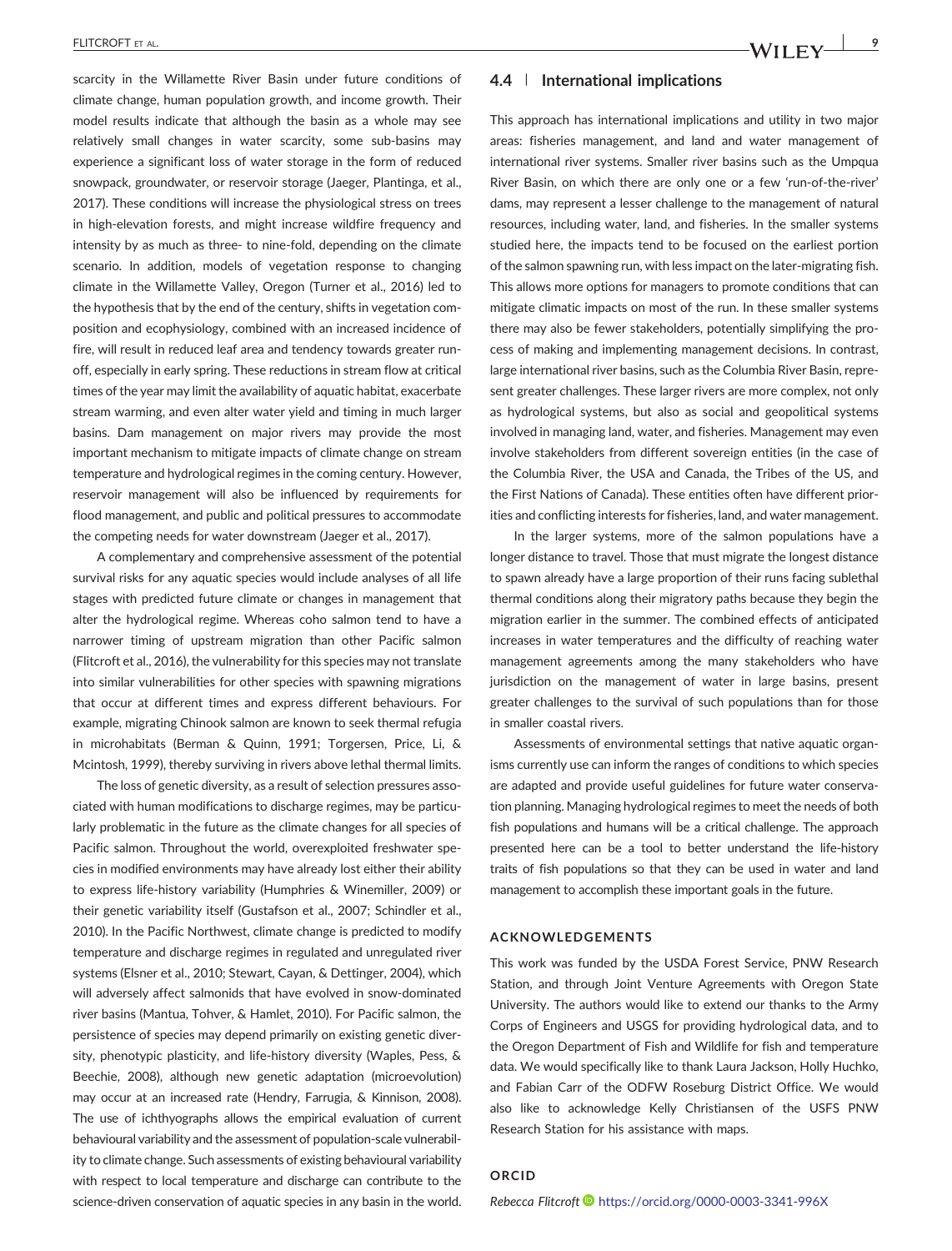# **10** FLITCROFT ET AL.

# **REFERENCES**

- Arismendi, I., Johnson, S. L., Dunham, J. B., Haggerty, R., & Hockman‐Wert D. (2012). The paradox of cooling streams in a warming world: Regional climate trends do not parallel variable local trends in stream temperature in the Pacific continental United States. *Geophysical Research Letters, 39*, L10401.
- Arismendi, I., Safeeq, M., Johnson, S. L., Dunham, J. B., & Haggerty, R. (2013). Increasing synchrony of high temperature and low flow in western North American streams: Double trouble for coldwater biota? *Hydrobiologia*, *712*, 61–70. [https://doi.org/10.1007/s10750](https://doi.org/10.1007/s10750-012-1327-2)‐012‐ [1327](https://doi.org/10.1007/s10750-012-1327-2)‐2
- Arismendi, S. M., Safeeq, M., Dunham, J. B., & Johnson, S. L. (2014). Can air temperature be used to project influences of climate change on stream temperature? *Environmental Research Letters*, *9*, 084015.
- Beechie, T., Buhle, E., Ruckelshaus, M., Fullerson, A., & Holsinger, L. (2006). Hydrologic regime and the conservation of salmon life history diversity. *Biological Conservation*, *130*, 560–572. [https://doi.org/10.1016/j.](https://doi.org/10.1016/j.biocon.2006.01.019) [biocon.2006.01.019](https://doi.org/10.1016/j.biocon.2006.01.019)
- Berman, C. H., & Quinn, T. P. (1991). Behavioral thermoregulation and homing by spring chinook salmon, *Oncorhynchus tshawytscha* (Walbaum), in the Yakima River. *Journal of Fish Biology*, *39*, 301–312. [https://doi.org/10.1111/j.1095](https://doi.org/10.1111/j.1095-8649.1991.tb04364.x)‐8649.1991.tb04364.x
- Bhatt, R. (2018). Projected change in average fall temperature (°F) for the region west of the Cascades in the 2080s [https://cig.uw.edu/](https://cig.uw.edu/resources/analysis-tools/projections/) [resources/analysis](https://cig.uw.edu/resources/analysis-tools/projections/)‐tools/projections/ [2/27/18].
- Bunn, S. E., & Arthington, A. H. (2002). Basic principles and ecological consequences of altered flow regimes for aquatic biodiversity. *Environmental Management*, *30*, 492–507. [https://doi.org/10.1007/](https://doi.org/10.1007/s00267-002-2737-0) [s00267](https://doi.org/10.1007/s00267-002-2737-0)‐002‐2737‐0
- Caudill, C. C., Daigle, W. R., Keefer, M. L., Boggs, C. T., Jepson, M. A., Burke, B. J., … Peery, C. A. (2007). Slow dam passage in adult Columbia River salmonids associated with unsuccessful migration: Delayed negative effects of passage obstacles or condition‐dependent mortality? *Canadian Journal of Fisheries and Aquatic Sciences*, *64*, 979–995. [https://doi.org/10.1139/f07](https://doi.org/10.1139/f07-065)‐065
- Colvin, R., Giannico, G. R., Li, J., Boyer, K. L., & Gerth, W. J. (2009). Fish use of intermittent watercourses draining agricultural lands in the upper Willamette River Valley, Oregon. *Transactions of the American Fisheries Society*, *138*, 1302–1313. [https://doi.org/10.1577/T08](https://doi.org/10.1577/T08-150.1)‐150.1
- Crozier, L. G., Hendry, A. P., Lawson, P. W., Quinn, T. P., Mantua, N. J., Battin, J., … Huey, R. B. (2008). Potential responses to climate change in organisms with complex life histories: Evolution and plasticity in Pacific Salmon. *Evolutionary Applications*, *1*, 252–270. [https://doi.org/](https://doi.org/10.1111/j.1752-4571.2008.00033.x) 10.1111/j.1752‐[4571.2008.00033.x](https://doi.org/10.1111/j.1752-4571.2008.00033.x)
- Dalton, M. M., Dello, K. D., Hawkins, L., Mote, P. W., & Rupp, D. E. (2017). *The Third Oregon Climate Assessment Report*. Corvallis, OR, USA: Oregon Climate Change Research Institute, Oregon State University.
- Elsner, M. M., Cuo, L., Voisin, N., Deems, J. S., Hamlet, A. F., Vano, J. A., … Lettenmaier, D. P. (2010). Implications of  $21<sup>st</sup>$  century climate change for the hydrology of Washington State. *Climatic Change*, *102*, 225–260. [https://doi.org/10.1007/s10584](https://doi.org/10.1007/s10584-010-9855-0)‐010‐9855‐0
- Environmental Protection Agency (EPA). (2013). Primary distinguishing characteristics of level III ecoregions of the continental United States. [https://www.epa.gov/eco](https://www.epa.gov/eco-research/level-iii-and-iv-ecoregions-continental-united-states)‐research/level‐iii‐and‐iv‐ecoregions‐continental‐[united](https://www.epa.gov/eco-research/level-iii-and-iv-ecoregions-continental-united-states)‐states [2/7/2018].
- Federal Register (1996). Endangered and threatened species; threatened status for Southern Oregon/Northern California Coast Evolutionarily Significant Unit (ESU) of Coho Salmon. *Federal Register*, *62*, 24588–24609.
- Federal Register (1997). Endangered and threatened species; threatened status for Central California Coast Coho Salmon Evolutionarily Significant Unit (ESU). *Federal Register*, *61*, 56138–56149.
- Federal Register (1998). Endangered and threatened species; threatened status for the Oregon Coast evolutionarily significant unit of Coho salmon. *Federal Register*, *63*, 42587–42591.
- Flitcroft, R. L., Lewis, S. L., Arismendi, I., LovellFord, R., Santelmann, M. V., Safeeq, M., & Grant, G. (2016). Linking hydroclimate to fish phenology and habitat use with ichthyographs. *PLoS ONE*, *11*, e0168831. [https://](https://doi.org/10.1371/journal.pone.0168831) [doi.org/10.1371/journal.pone.0168831](https://doi.org/10.1371/journal.pone.0168831)
- Fullerton, A. H., Burke, B. J., Lawler, J. J., Torgersen, C. E., Ebersole, J. L., & Leibowitz, S. G. (2017). Simulated juvenile salmon growth and phenology respond to altered thermal regimes and stream network shape. *Ecosphere, 8*, e02052.<https://doi.org/10.1002/ecs2.2052>, 1, 23.
- Galat, D. L., Fredrickson, L. H., Humburg, D. D., Bataille, K. J., Bodie, J. R., Dohrenwend, J., … Semlitsch, R. D. (1998). Flooding to restore connectivity of regulated, large‐river wetlands: Natural and controlled flooding as complementary processes along the lower Missouri River. *Bioscience*, *48*, 721–733.<https://doi.org/10.2307/1313335>
- Goode, J. R., Buffington, J. M., Tonina, D., Isaak, D. J., Thurow, R. F., Wenger, S., … Soulsby, C. (2013). Potential effects of climate change on streambed scour and risks to salmonid survival in snow‐dominated mountain basins. *Hydrological Processes*, *27*, 750–765. [https://doi.org/](https://doi.org/10.1002/hyp.9728) [10.1002/hyp.9728](https://doi.org/10.1002/hyp.9728)
- Groot, C., & Margolis, L. (2003). *Pacific salmon life histories*. Vancouver: UBC Press.
- Gudmundsson, L., Bremnes, J. B., Haugen, J. E., & Engen‐Skaugen, T. (2012). Technical Note: Downscaling RCM precipitation to the station scale using statistical transformations ‐ a comparison of methods. *Hydrology and Earth System Sciences*, *16*, 3383–3390. [https://doi.org/](https://doi.org/10.5194/hess-16-3383-2012) [10.5194/hess](https://doi.org/10.5194/hess-16-3383-2012)‐16‐3383‐2012
- Gustafson, R. G., Waples, R. S., Myers, J. M., Weitkamp, L. A., Bryant, G. J., Johnson, O. W., & Hard, J. J. (2007). Pacific salmon extinctions: Quantifying lost and remaining diversity. *Conservation Biology*, *21*, 1009–1020. [https://doi.org/10.1111/j.1523](https://doi.org/10.1111/j.1523-1739.2007.00693.x)‐1739.2007.00693.x
- Hamlet, A. F., Elsner, M. M., Mauger, G. S., Lee, S., Tohver, I., & Norheim, R. A. (2013). An overview of the Columbia Basin Climate Change Scenarios Project: Approach, methods, and summary of key results. *Atmosphere‐Ocean*, *51*, 392–415. [https://doi.org/10.1080/07055900.](https://doi.org/10.1080/07055900.2013.819555) [2013.819555](https://doi.org/10.1080/07055900.2013.819555)
- Hamlet, A. F., Salathe, E. P., & Carrasco, P. (2010). Statistical downscaling techniques for global climate model simulations of temperature and precipitation with application to water resources planning studies. *Final Report for the Columbia Basin Climate Change Scenarios Project*, Climate Impacts Group, University of Washington, Seattle. [http://](http://warm.atmos.washington.edu/2860/report/) [warm.atmos.washington.edu/2860/report/](http://warm.atmos.washington.edu/2860/report/) [7 February 2018].
- Hendry, A. P., Farrugia, T. J., & Kinnison, M. T. (2008). Human influences on rates of phenotypic change in wild animal populations. *Molecular Ecology*, *17*, 20–29. [https://doi.org/10.1111/j.1365](https://doi.org/10.1111/j.1365-294X.2007.03428.x)‐294X.2007.03428.x
- Humphries, P., & Winemiller, K. O. (2009). Historical impacts on river fauna, shifting baselines, and challenges for restoration. *Bioscience*, *59*, 673–684.<https://doi.org/10.1525/bio.2009.59.8.9>
- Intergovernmental Panel on Climate Change (IPCC) (2007). In S. Solomon, D. Qin, M. Manning, Z. Chen, M. Marquis, K. B. Averyt, et al. (Eds.), *Climate Change 2007: The physical science basis*. Cambridge, United Kingdom and New York, NY, USA: Cambridge University Press.
- Isaak, D. J., Wenger, S. J., Peterson, E. E., Ver Hoef, J. M., Nagel, D. E., Luce, C. H., … Parkes‐Payne, S. (2017). The NorWeST summer stream temperature model and scenarios for the western U.S.: A crowd‐sourced database and new geospatial tools foster a user community and predict broad climate warming of rivers and streams. *Water Resources Research*, *53*, 9181–9205.<https://doi.org/10.1002/2017WR020969>
- Jaeger, W., Plantinga, A. J., Langpap, C., Bigelow, D., & Moore, K. (2017). *Water, economics, and climate change in the Willamette Basin, Oregon*. Corvallis, OR: Oregon State University Extension Service.
- Jaeger, W. K., Amos, A., Bigelow, D. P., Chang, H., Conklin, D. R., Haggerty, R., … Turner, D. P. (2017). Finding water scarcity amid abundance using human‐natural systems. *Proceedings of the National Academy of Sciences of the United States of America*, *114*, 11884–11889. [https://doi.org/](https://doi.org/10.1073/pnas.1706847114) [10.1073/pnas.1706847114](https://doi.org/10.1073/pnas.1706847114)
- Jensen, A. J., & Johnsen, B. O. (1999). The functional relationship between peak spring floods and survival and growth of juvenile Atlantic Salmon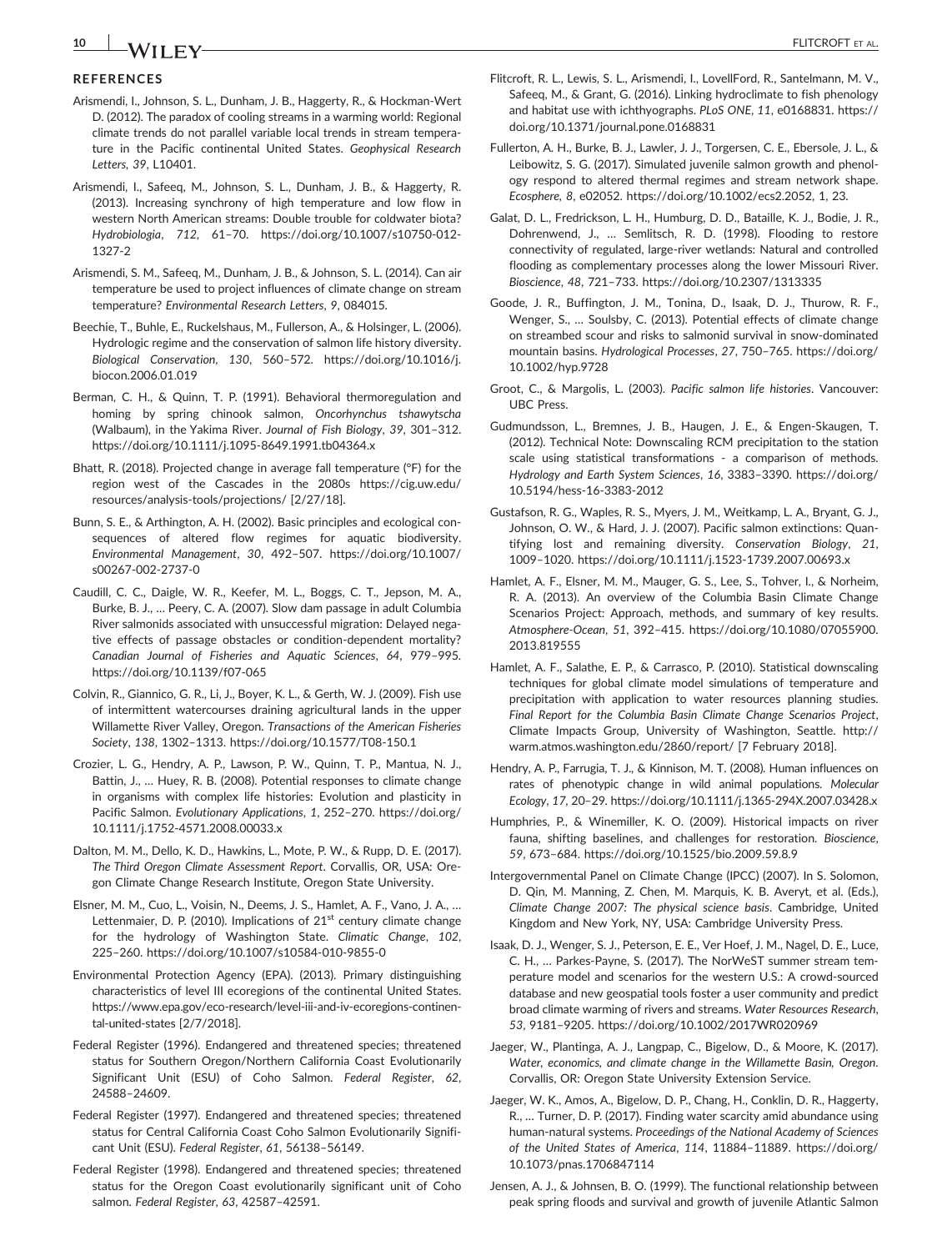(*Salmo salar*) and Brown Trout (*Salmo trutta*). *Functional Ecology*, *13*, 778–785. [https://doi.org/10.1046/j.1365](https://doi.org/10.1046/j.1365-2435.1999.00358.x)‐2435.1999.00358.x

- Johnson, B., Kemp, B., & Thorgaard, G. (2018). Increased mitochondrial DNA diversity in ancient Columbia River basin Chinook salmon *Oncorhynchus tshawytscha*. *PLoS ONE*, *13*, e0190059. [https://doi.org/](https://doi.org/10.1371/journal.pone.0190059) [10.1371/journal.pone.0190059](https://doi.org/10.1371/journal.pone.0190059)
- Jones, K. K., Cornwell, T. J., Bottom, D. L., Campbell, L. A., & Stein, S. (2014). The contribution of estuary‐resident life histories to the return of adult *Oncorhynchus kisutch*. *Journal of Fish Biology*, *85*, 52–80. <https://doi.org/10.1111/jfb.12380>
- Kareiva, P., Marvier, M., & McClure, M. (2000). Recovery and management options for spring/summer Chinook salmon in the Columbia River basin. *Science*, *290*, 977–979.<https://doi.org/10.1126/science.290.5493.977>
- Kormos, P. R., Luce, C. H., Wenger, S. J., & Berghuijs, W. R. (2016). Trends and sensitivities of low streamflow extremes to discharge timing and magnitude in Pacific Northwest mountain streams. *Water Resources Research*, *52*, 4990–5007.<https://doi.org/10.1002/2015WR018125>
- Labelle, M. (1992). Straying patterns of coho salmon (*Oncorhynchus kisutch*) stocks from southeast Vancouver Island, British Columbia. *Canadian Journal of Fisheries and Aquatic Science*, *49*, 1843–1855. [https://doi.](https://doi.org/10.1139/f92-204) [org/10.1139/f92](https://doi.org/10.1139/f92-204)‐204
- Lee, C. G., Farrell, A. P., Lotto, A., MacNutt, M. J., Hinch, S. G., & Healey, M. C. (2003). The effect of temperature on swimming performance and oxygen consumption in adult sockeye (*Oncorhynchus nerka*) and coho (*O. kisutch*) salmon stocks. *Journal of Experimental Biology*, *206*, 3239–3251.<https://doi.org/10.1242/jeb.00547>
- Liang, X., Lettenmaier, D. P., Wood, E. F., & Burges, S. J. (1994). A simple hydrologically based model of land surface water and energy fluxes for GSMs. *Journal of Geophysical Research*, *99*, 14 415–14 428.
- Lisi, P. J., Schindler, D. E., Bentley, K. T., & Pess, G. R. (2013). Association between geomorphic attributes of watersheds, water temperature, and salmon spawn timing in Alaskan streams. *Geomorphology*, *185*, 78–86.<https://doi.org/10.1016/j.geomorph.2012.12.013>
- Lytle, D. A., & Poff, N. L. (2004). Adaptation to natural flow regimes. *Trends in Ecology and Evolution*, *19*, 94–100. [https://doi.org/10.1016/j.](https://doi.org/10.1016/j.tree.2003.10.002) [tree.2003.10.002](https://doi.org/10.1016/j.tree.2003.10.002)
- Mantua, N., Tohver, I., & Hamlet, A. (2010). Climate change impacts on streamflow extremes and summertime stream temperatures and their possible consequences for freshwater salmon habitat in Washington State. *Climate Change*, *102*, 187–223. [https://doi.org/10.1007/](https://doi.org/10.1007/s10584-010-9845-2) [s10584](https://doi.org/10.1007/s10584-010-9845-2)‐010‐9845‐2
- Mathur, D., Heisey, P. G., Euston, E. T., Skalski, J. R., & Hays, S. (1996). Turbine passage survival estimation for chinook salmon smolts (*Oncorhynchus tshawytscha*) at a large dam on the Columbia River. *Canadian Journal of Fisheries and Aquatic Science*, *53*, 542–549. [https://doi.org/10.1139/f95](https://doi.org/10.1139/f95-206)‐206
- Moir, H. J., Gibbins, C. N., Soulsby, C., & Webb, J. (2003). Linking channel geomorphic characteristics to spatial patterns of spawning activity and discharge use by Atlantic salmon (*Salmo salar*). *Geomorphology*, *60*, 21–35.
- Muir, W. D., Smith, S. G., Williams, J. G., & Hockersmith, E. E. (2001). Survival estimates for migrant yearling Chinook salmon and Steelhead tagged with passive integrated transponders in the Lower Snake and Lower Columbia Rivers, 1993‐1998. *North American Journal of Fisheries Management*, *21*, 269–282. [https://doi.org/10.1577/1548](https://doi.org/10.1577/1548-8675(2001)021%3c0269:SEFMYC%3e2.0.CO;2)‐ [8675\(2001\)021<0269:SEFMYC>2.0.CO;2](https://doi.org/10.1577/1548-8675(2001)021%3c0269:SEFMYC%3e2.0.CO;2)
- Nehlsen, W., Williams, J. E., & Lichatowich, J. A. (1991). Pacific salmon at the crossroads: Stocks at risk from California, Oregon, Idaho, and Washington. *Fisheries*, *16*, 4–21. [https://doi.org/10.1577/1548](https://doi.org/10.1577/1548-8446(1991)016%3c0004:PSATCS%3e2.0.CO;2)‐ [8446\(1991\)016<0004:PSATCS>2.0.CO;2](https://doi.org/10.1577/1548-8446(1991)016%3c0004:PSATCS%3e2.0.CO;2)
- Nez Pierce Tribe (2014). Clearwater River Coho Restoration: A tribal success story. Nez Pierce Tribe Fisheries Management Department, Lapwai, Idaho, USA. http://critfc.org/wp-[content/uploads/2015/08/](http://critfc.org/wp-content/uploads/2015/08/clearwater-coho-2014.pdf?x78172) clearwater‐coho‐[2014.pdf?x78172](http://critfc.org/wp-content/uploads/2015/08/clearwater-coho-2014.pdf?x78172)
- Otero, J., L'Abée‐Lund, J. H., Castro‐Santos, T., Leonardsson, K., Storvik, G. E., … Vollestad, L. A. (2014). Basin‐scale phenology and effects of

climate variability on global timing of initial seaward migration of Atlantic salmon (*Salmo salar*). *Global Change Biology*, *20*, 61–75. <https://doi.org/10.1111/gcb.12363>

- Poff, N. L., Allan, J. D., Bain, M. B., Karr, J. R., Prestegaard, K. L., Richter, B. D., … Stromberg, J. C. (1997). The natural flow regime. *Bioscience*, *47*, 769–784.<https://doi.org/10.2307/1313099>
- Pringle, C. M., Freeman, M. C., & Freeman, B. J. (2000). Regional effects of hydrologic alterations on riverine macrobiota in the New World: Tropical‐temperate comparisons. *Bioscience*, *50*, 807–823. [https://doi.](https://doi.org/10.1641/0006-3568(2000)050%5b0807:REOHAO%5d2.0.CO;2) org/10.1641/0006‐[3568\(2000\)050\[0807:REOHAO\]2.0.CO;2](https://doi.org/10.1641/0006-3568(2000)050%5b0807:REOHAO%5d2.0.CO;2)
- Quinn, T. P. (1993). A review of homing and straying of wild and hatchery‐ produced salmon. *Fisheries Research*, *18*, 29–44. [https://doi.org/](https://doi.org/10.1016/0165-7836(93)90038-9) 10.1016/0165‐[7836\(93\)90038](https://doi.org/10.1016/0165-7836(93)90038-9)‐9
- Quinn, T. P., Peterson, J. A., Gallucci, V. F., Hershberger, W. K., & Brannon, E. L. (2002). Artificial selection and environmental change: Countervailing factors affecting the timing of spawning by Coho and Chinook salmon. *Transactions of the American Fisheries Society*, *131*, 591–598. [https://doi.org/10.1577/1548](https://doi.org/10.1577/1548-8659(2002)131%3c0591:ASAECC%3e2.0.CO;2)‐8659(2002)131<0591:ASAE [CC>2.0.CO;2](https://doi.org/10.1577/1548-8659(2002)131%3c0591:ASAECC%3e2.0.CO;2)
- Reed, T. E., Schindler, D. E., Habue, M. J., Patteron, D. A., Meir, E., Waples, R. S., & Hinch, S. G. (2011). Time to evolve? Potential evolutionary responses of Fraser River Sockeye Salmon to climate change and effects on persistence. *PLoS ONE*, *6*, e20380. [https://doi.org/](https://doi.org/10.1371/journal.pone.0020380) [10.1371/journal.pone.0020380](https://doi.org/10.1371/journal.pone.0020380)
- Richter, A., & Kolmes, S. A. (2005). Maximum temperature limits for Chinook, Coho, and Chum Salmon, and Steelhead trout in the Pacific Northwest. *Reviews in Fisheries Science*, *13*, 23–49. [https://doi.org/](https://doi.org/10.1080/10641260590885861) [10.1080/10641260590885861](https://doi.org/10.1080/10641260590885861)
- Safeeq, M., Grant, G. E., Lewis, S. L., & Tague, C. L. (2013). Coupling snowpack and groundwater dynamics to interpret historical streamflow trends in the Western United States. *Hydrological Processes*, *27*, 655–668.<https://doi.org/10.1002/hyp.9628>
- Schindler, D. E., Hilborn, R., Chasco, B., Boatright, C. P., Quinn, T. P., Rogers, L. A., & Webster, M. S. (2010). Population diversity and the portolio effect in an exploited species. *Nature*, *465*, 609–612. [https://](https://doi.org/10.1038/nature09060) [doi.org/10.1038/nature09060](https://doi.org/10.1038/nature09060)
- Sheer, M. B., & Steel, E. A. (2006). Lost watersheds: Barriers, aquatic habitat connectivity, and salmon persistence in the Willamette and Lower Columbia River Basins. *Transactions of the American Fisheries Society*, *135*, 1654–1669. [https://doi.org/10.1577/T05](https://doi.org/10.1577/T05-221.1)‐221.1
- Siler, N., Roe, G., & Durran, D. (2013). On the dynamical causes of variability in the rain‐shadow effect: A case study of the Washington Cascades. *Journal of Hydrometeorology*, *14*, 122–139. [https://doi.org/](https://doi.org/10.1175/JHM-D-12-045.1) [10.1175/JHM](https://doi.org/10.1175/JHM-D-12-045.1)‐D‐12‐045.1
- Smith, M., Hawkins, D., & Adams, B. (2012). *Genetic characterization of coho salmon (Oncorhynchus kisutch) in Agency Creek, a tributary to the South Yamhill River (Willamette Basin, OR)*. Longview, WA: US Fish and Wildlife Service.
- Spence, B. C., Lomnicky, G. A., Hughes, R. M., & Novitzki, R. P. (1996). An ecosystem approach to salmonid conservation. ManTech Environmental Research Services, TR‐4501‐96‐6057, Corvallis, Oregon.
- Stewart, I. T., Cayan, D. R., & Dettinger, M. D. (2004). Changes in snowmelt runoff timing in western North America under a 'Business as Usual' climate change scenario. *Climatic Change*, *62*, 217–232. [https://doi.org/](https://doi.org/10.1023/B:CLIM.0000013702.22656.e8) [10.1023/B:CLIM.0000013702.22656.e8](https://doi.org/10.1023/B:CLIM.0000013702.22656.e8)
- Tague, C., & Grant, G. E. (2004). A geologic framework for interpreting the low‐flow regimes of Cascade streams, Willamette River Basin, Oregon. *Water Resources Research*, *40*, W04303.
- Taylor, G. H., & Hannan, C. (1999). *The climate of Oregon: From rain forest to desert*. Corvallis, OR: Oregon State University Press.
- Torgersen, C. E., Price, D. M., Li, H. W., & Mcintosh, B. A. (1999). Multiscale thermal refugia and stream habitat associations of Chinook salmon in Northeastern Oregon. *Ecological Applications*, *9*, 301–319. [https://doi.](https://doi.org/10.1890/1051-0761(1999)009%5b0301:MTRASH%5d2.0.CO;2) org/10.1890/1051‐[0761\(1999\)009\[0301:MTRASH\]2.0.CO;2](https://doi.org/10.1890/1051-0761(1999)009%5b0301:MTRASH%5d2.0.CO;2)
- Turner, D. P., Conklin, D. R., Vache, K. B., Schwartz, C., Nolin, A. W., Chang, H., … Bolte, J. P. (2016). Assessing mechanisms of climate change